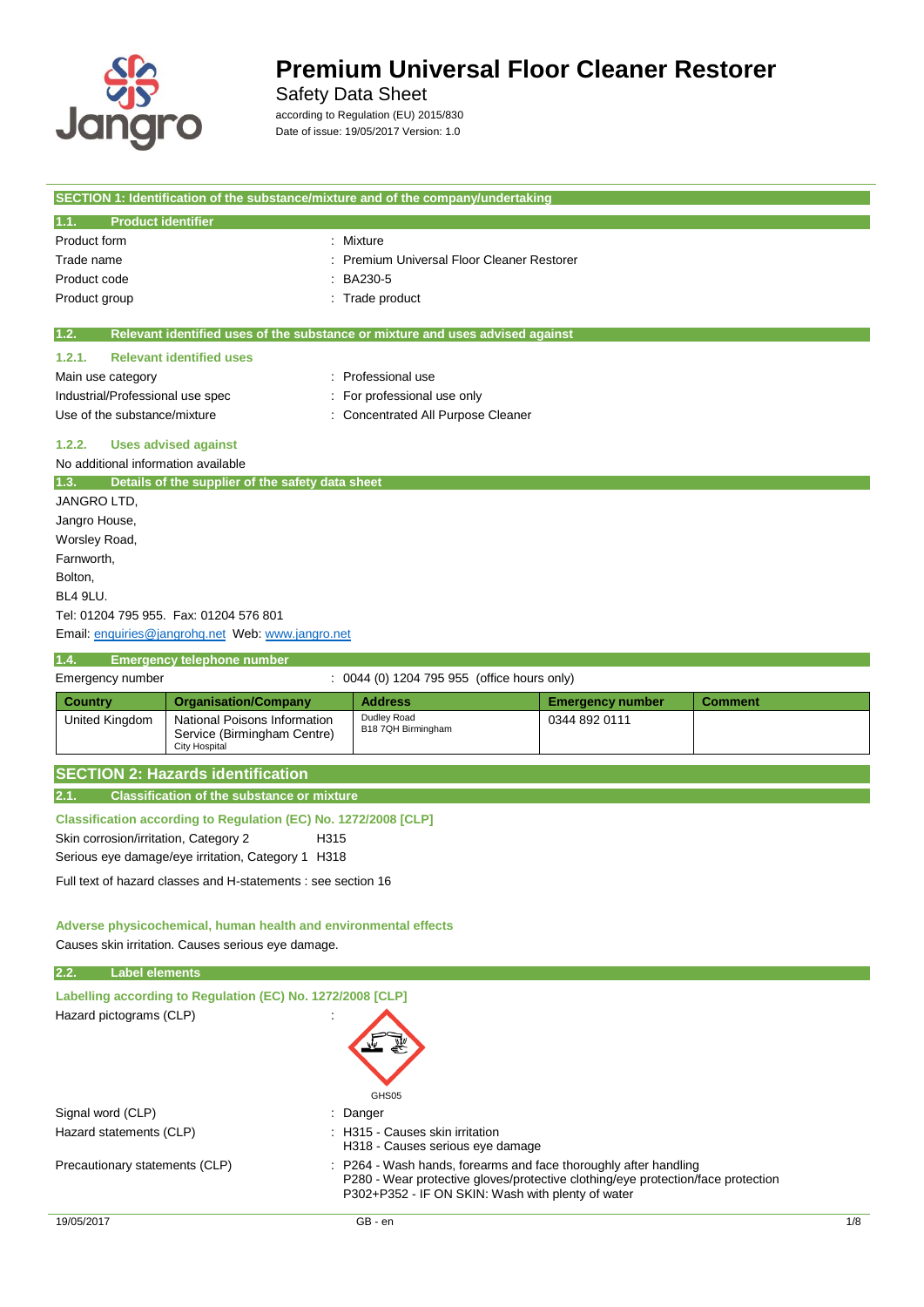### Safety Data Sheet

according to Regulation (EU) 2015/830

|                                             | P305+P351+P338 - IF IN EYES: Rinse cautiously with water for several minutes. Remove<br>contact lenses, if present and easy to do. Continue rinsing<br>P310 - Immediately call a POISON CENTER or doctor<br>P321 - Specific treatment (see supplemental first aid instruction on this label)<br>P332+P313 - If skin irritation occurs: Get medical advice/attention<br>P362+P364 - Take off contaminated clothing and wash it before reuse |
|---------------------------------------------|--------------------------------------------------------------------------------------------------------------------------------------------------------------------------------------------------------------------------------------------------------------------------------------------------------------------------------------------------------------------------------------------------------------------------------------------|
| EUH-statements                              | : EUH208 - Contains 1,2-benzisothiazol-3(2H)-one, 1,2-benzisothiazolin-3-one(2634-33-5). May<br>produce an allergic reaction                                                                                                                                                                                                                                                                                                               |
| Detergent Regulation: Labelling of contents | Contains: Anionic surfactants <5%; Non-ionic surfactants <5%; Phosphates <5%<br>pH (Concentrate) 11-12.5                                                                                                                                                                                                                                                                                                                                   |

#### **2.3. Other hazards**

### No additional information available

### **SECTION 3: Composition/information on ingredients**

### **3.1. Substance**

### Not applicable

#### **3.2. Mixture**

| <b>Name</b>                                                                        | <b>Product identifier</b>                                                                            | $\%$      | <b>Classification according to</b><br><b>Regulation (EC) No.</b><br>1272/2008 [CLP]                                        |
|------------------------------------------------------------------------------------|------------------------------------------------------------------------------------------------------|-----------|----------------------------------------------------------------------------------------------------------------------------|
| propan-2-ol, isopropyl alcohol, isopropanol                                        | (CAS No) 67-63-0<br>(EC no) 200-661-7<br>(EC index no) 603-117-00-0<br>(REACH-no) 01-2119457558-25   | $5 - 10$  | Flam. Lig. 2, H225<br>Eye Irrit. 2, H319<br><b>STOT SE 3. H336</b>                                                         |
| 3-butoxypropan-2-ol, propylene glycol monobutyl ether                              | (CAS No) 5131-66-8<br>(EC no) 225-878-4<br>(EC index no) 603-052-00-8<br>(REACH-no) 01-2119475527-28 | $5 - 10$  | Eye Irrit. 2, H319                                                                                                         |
| Sodium xylenesulphonate                                                            | (CAS No) 1300-72-7<br>(EC no) 215-090-9<br>(REACH-no) 01-2119513350-56                               | $3 - 5$   | Eye Irrit. 2, H319                                                                                                         |
| SODIUM METASILICATE PENTAHYDRATE                                                   | (CAS No) 10213-79-3<br>(EC no) 229-912-9                                                             | $0.1 - 1$ | Met. Corr. 1, H290<br>Skin Corr. 1, H314<br>STOT SE 3, H335                                                                |
| ethanediol, ethylene glycol<br>substance with a Community workplace exposure limit | (CAS No) 107-21-1<br>(EC no) 203-473-3<br>(EC index no) 603-027-00-1<br>(REACH-no) 01-2119456816-28  | < 0.1     | Acute Tox. 4 (Oral). H302                                                                                                  |
| 1,2-benzisothiazol-3(2H)-one, 1,2-benzisothiazolin-3-one                           | (CAS No) 2634-33-5<br>(EC no) 220-120-9<br>(EC index no) 613-088-00-6                                | < 0.1     | Acute Tox. 4 (Oral), H302<br>Skin Irrit. 2, H315<br>Eye Dam. 1, H318<br><b>Skin Sens. 1. H317</b><br>Aquatic Acute 1, H400 |
| <b>Specific concentration limits:</b>                                              |                                                                                                      |           |                                                                                                                            |
| <b>Name</b>                                                                        | <b>Product identifier</b>                                                                            |           | <b>Specific concentration limits</b>                                                                                       |
| 1,2-benzisothiazol-3(2H)-one, 1,2-benzisothiazolin-3-one                           | (CAS No) 2634-33-5<br>(EC no) 220-120-9<br>(EC index no) 613-088-00-6                                |           | (C >= 0.05) Skin Sens. 1, H317                                                                                             |

#### Full text of H-statements: see section 16

| <b>SECTION 4: First aid measures</b>                                |                                                                                                                                                        |
|---------------------------------------------------------------------|--------------------------------------------------------------------------------------------------------------------------------------------------------|
| 4.1.<br><b>Description of first aid measures</b>                    |                                                                                                                                                        |
| First-aid measures general                                          | : If you feel unwell, seek medical advice (show the label where possible).                                                                             |
| First-aid measures after inhalation                                 | : Remove person to fresh air and keep comfortable for breathing.                                                                                       |
| First-aid measures after skin contact                               | : Wash skin with plenty of water. Take off contaminated clothing. If skin irritation occurs: Get<br>medical advice/attention.                          |
| First-aid measures after eye contact                                | Rinse cautiously with water for several minutes. Remove contact lenses, if present and easy to<br>do. Continue rinsing. Call a physician immediately.  |
| First-aid measures after ingestion                                  | : Never give anything by mouth to an unconscious person. Drink plenty of water. Do not induce<br>vomiting. Call a doctor/physician if you feel unwell. |
| 4.2.<br>Most important symptoms and effects, both acute and delayed |                                                                                                                                                        |
| Symptoms/injuries after skin contact                                | $:$ Irritation.                                                                                                                                        |
| Symptoms/injuries after eye contact                                 | : Serious damage to eyes.                                                                                                                              |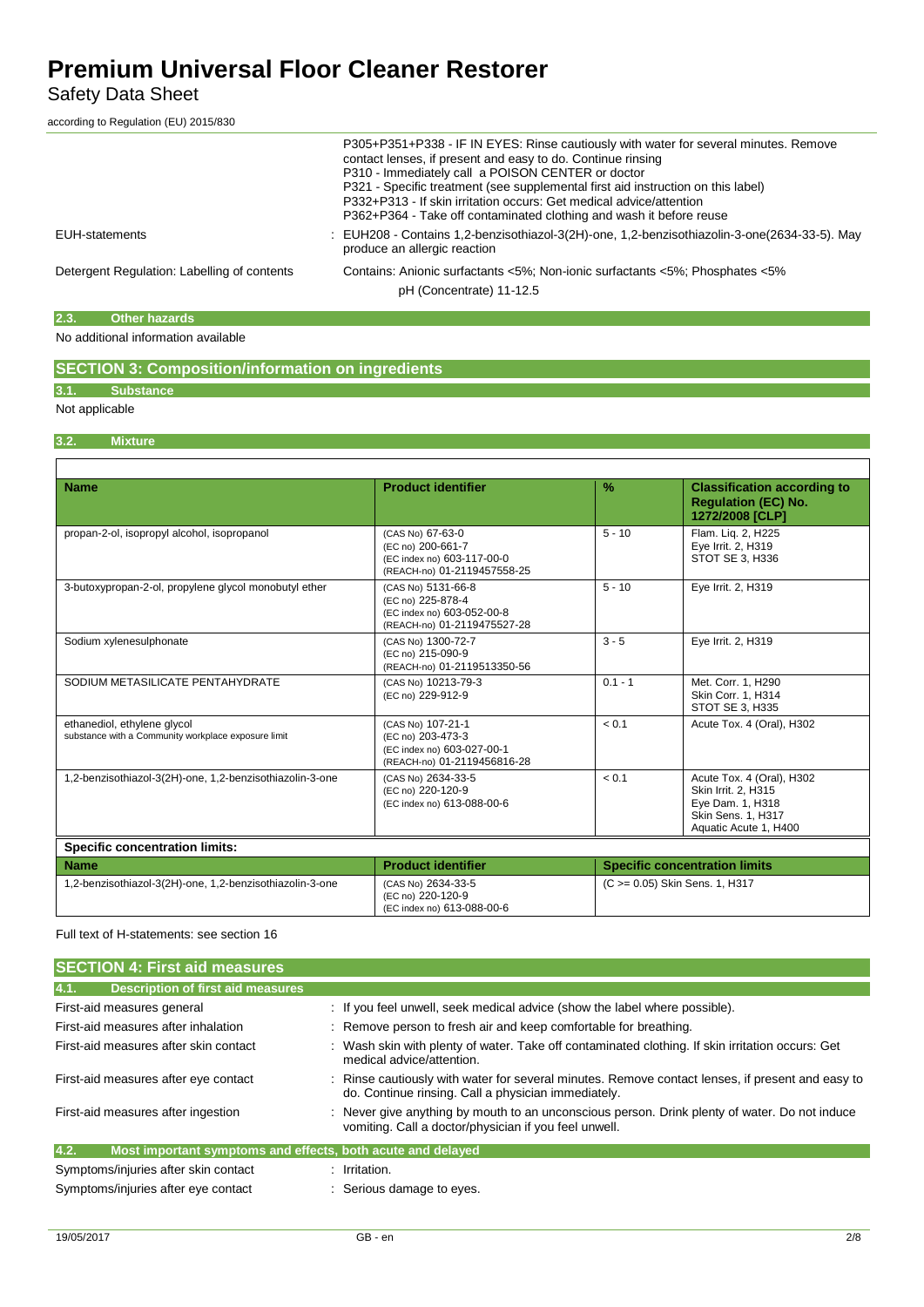Safety Data Sheet

according to Regulation (EU) 2015/830

| 4.3.<br>Indication of any immediate medical attention and special treatment needed<br>Treat symptomatically. |                                                                                                                                                                        |                                                                     |                                                                                                 |
|--------------------------------------------------------------------------------------------------------------|------------------------------------------------------------------------------------------------------------------------------------------------------------------------|---------------------------------------------------------------------|-------------------------------------------------------------------------------------------------|
| <b>SECTION 5: Firefighting measures</b>                                                                      |                                                                                                                                                                        |                                                                     |                                                                                                 |
| <b>Extinguishing media</b><br>5.1.                                                                           |                                                                                                                                                                        |                                                                     |                                                                                                 |
| Suitable extinguishing media                                                                                 |                                                                                                                                                                        | spray. Dry powder. Foam. Carbon dioxide.                            | : The product is not flammable. Use extinguishing agent suitable for surrounding fire. Water    |
| 5.2.<br>Special hazards arising from the substance or mixture                                                |                                                                                                                                                                        |                                                                     |                                                                                                 |
| Hazardous decomposition products in case of<br>fire                                                          |                                                                                                                                                                        | : Toxic fumes may be released.                                      |                                                                                                 |
| 5.3.<br><b>Advice for firefighters</b>                                                                       |                                                                                                                                                                        |                                                                     |                                                                                                 |
| Protection during firefighting                                                                               |                                                                                                                                                                        | apparatus. Complete protective clothing.                            | : Do not attempt to take action without suitable protective equipment. Self-contained breathing |
| <b>SECTION 6: Accidental release measures</b>                                                                |                                                                                                                                                                        |                                                                     |                                                                                                 |
| 6.1.                                                                                                         |                                                                                                                                                                        | Personal precautions, protective equipment and emergency procedures |                                                                                                 |
| 6.1.1.<br>For non-emergency personnel                                                                        |                                                                                                                                                                        |                                                                     |                                                                                                 |
| Emergency procedures                                                                                         |                                                                                                                                                                        | : Ventilate spillage area. Avoid contact with skin and eyes.        |                                                                                                 |
| 6.1.2.<br>For emergency responders                                                                           |                                                                                                                                                                        |                                                                     |                                                                                                 |
| Protective equipment                                                                                         |                                                                                                                                                                        | refer to section 8: "Exposure controls/personal protection".        | Do not attempt to take action without suitable protective equipment. For further information    |
| 6.2.<br><b>Environmental precautions</b>                                                                     |                                                                                                                                                                        |                                                                     |                                                                                                 |
| Avoid release to the environment.                                                                            |                                                                                                                                                                        |                                                                     |                                                                                                 |
| Methods and material for containment and cleaning up<br>6.3.                                                 |                                                                                                                                                                        |                                                                     |                                                                                                 |
| Methods for cleaning up                                                                                      |                                                                                                                                                                        | : Take up liquid spill into absorbent material.                     |                                                                                                 |
| Other information                                                                                            |                                                                                                                                                                        | Dispose of materials or solid residues at an authorized site.       |                                                                                                 |
| <b>Reference to other sections</b><br>6.4.                                                                   |                                                                                                                                                                        |                                                                     |                                                                                                 |
| For further information refer to section 13.                                                                 |                                                                                                                                                                        |                                                                     |                                                                                                 |
| <b>SECTION 7: Handling and storage</b>                                                                       |                                                                                                                                                                        |                                                                     |                                                                                                 |
| <b>Precautions for safe handling</b><br>7.1.                                                                 |                                                                                                                                                                        |                                                                     |                                                                                                 |
| Precautions for safe handling                                                                                |                                                                                                                                                                        |                                                                     | : Ensure good ventilation of the work station. Avoid contact with skin and eyes. Wear personal  |
| Hygiene measures                                                                                             | protective equipment.<br>Wash contaminated clothing before reuse. Do not eat, drink or smoke when using this product.<br>Always wash hands after handling the product. |                                                                     |                                                                                                 |
|                                                                                                              |                                                                                                                                                                        |                                                                     |                                                                                                 |
| 7.2.                                                                                                         |                                                                                                                                                                        | Conditions for safe storage, including any incompatibilities        |                                                                                                 |
| Storage conditions                                                                                           |                                                                                                                                                                        | : Store in a well-ventilated place. Keep cool.                      |                                                                                                 |
| <b>Specific end use(s)</b><br>7.3.<br>No additional information available                                    |                                                                                                                                                                        |                                                                     |                                                                                                 |
|                                                                                                              |                                                                                                                                                                        |                                                                     |                                                                                                 |
| <b>SECTION 8: Exposure controls/personal protection</b>                                                      |                                                                                                                                                                        |                                                                     |                                                                                                 |
| <b>Control parameters</b><br>8.1.                                                                            |                                                                                                                                                                        |                                                                     |                                                                                                 |
| 3-butoxypropan-2-ol, propylene glycol monobutyl ether (5131-66-8)                                            |                                                                                                                                                                        |                                                                     |                                                                                                 |
| EU                                                                                                           | IOELV TWA (ppm)                                                                                                                                                        |                                                                     | 10 ppm                                                                                          |
| propan-2-ol, isopropyl alcohol, isopropanol (67-63-0)                                                        |                                                                                                                                                                        |                                                                     |                                                                                                 |
| United Kingdom                                                                                               | Local name                                                                                                                                                             |                                                                     | Propan-2-ol                                                                                     |
| United Kingdom                                                                                               | WEL TWA (mg/m <sup>3</sup> )                                                                                                                                           |                                                                     | 999 mg/m <sup>3</sup>                                                                           |
| <b>United Kingdom</b>                                                                                        | WEL TWA (ppm)                                                                                                                                                          |                                                                     | 400 ppm                                                                                         |
| United Kingdom                                                                                               | WEL STEL (mg/m <sup>3</sup> )                                                                                                                                          |                                                                     | 1250 mg/m <sup>3</sup>                                                                          |
| United Kingdom                                                                                               | WEL STEL (ppm)                                                                                                                                                         |                                                                     | 500 ppm                                                                                         |
| ethanediol, ethylene glycol (107-21-1)                                                                       |                                                                                                                                                                        |                                                                     |                                                                                                 |
| EU                                                                                                           |                                                                                                                                                                        |                                                                     |                                                                                                 |
| EU                                                                                                           | Local name<br>IOELV TWA (mg/m <sup>3</sup> )                                                                                                                           |                                                                     | Ethylene glycol<br>$52$ mg/m <sup>3</sup>                                                       |
| EU                                                                                                           |                                                                                                                                                                        |                                                                     |                                                                                                 |
| EU                                                                                                           | IOELV TWA (ppm)<br>IOELV STEL (mg/m <sup>3</sup> )                                                                                                                     |                                                                     | 20 ppm<br>104 mg/m <sup>3</sup>                                                                 |
| EU                                                                                                           | IOELV STEL (ppm)                                                                                                                                                       |                                                                     |                                                                                                 |
| EU                                                                                                           | <b>Notes</b>                                                                                                                                                           |                                                                     | 40 ppm<br>Skin                                                                                  |
| United Kingdom                                                                                               | Local name                                                                                                                                                             |                                                                     | Ethane-1,2-diol                                                                                 |
|                                                                                                              |                                                                                                                                                                        |                                                                     |                                                                                                 |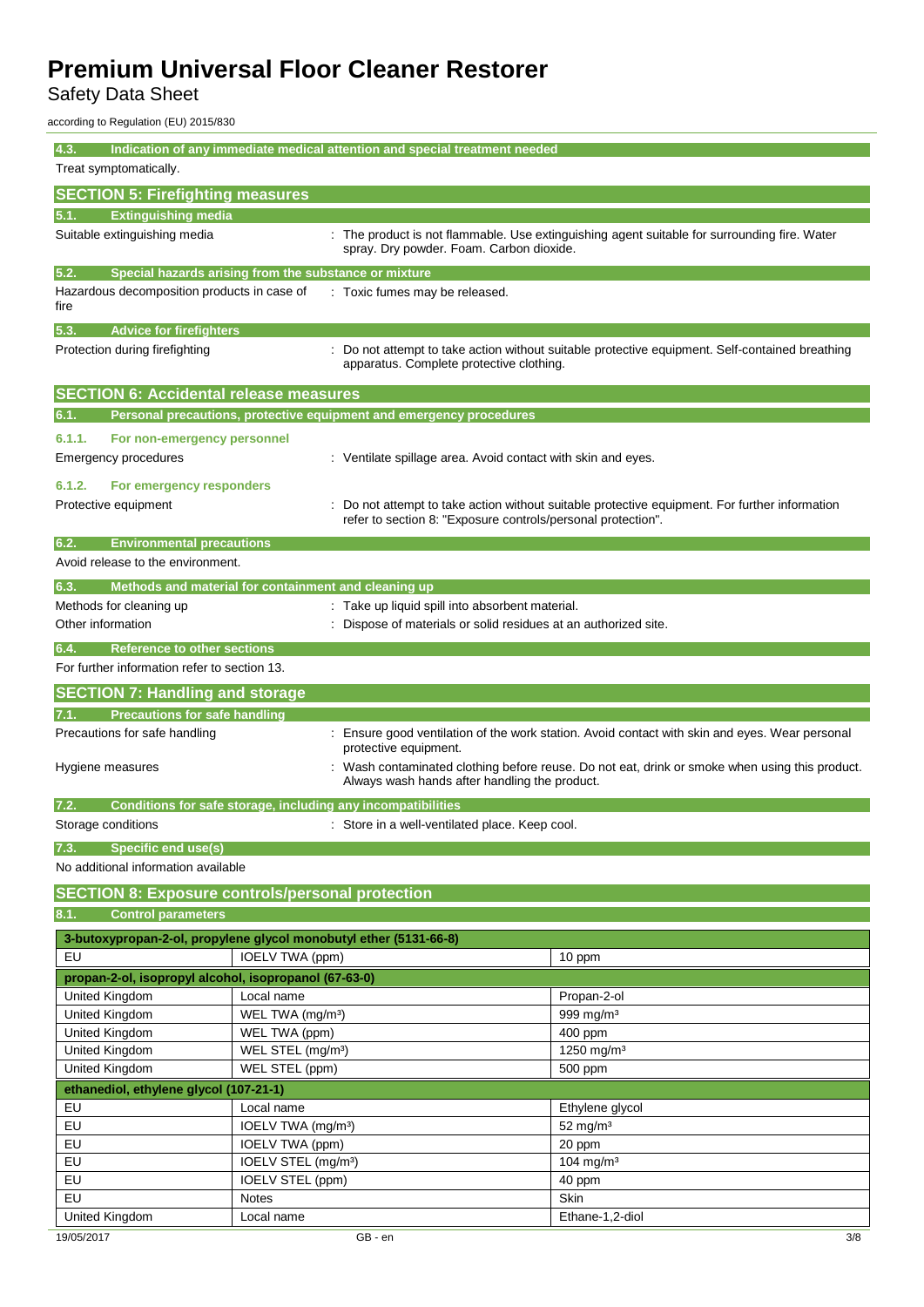### Safety Data Sheet

according to Regulation (EU) 2015/830

| ethanediol, ethylene glycol (107-21-1) |                               |                                                                                                                                                                   |
|----------------------------------------|-------------------------------|-------------------------------------------------------------------------------------------------------------------------------------------------------------------|
| United Kingdom                         | WEL TWA (mg/m <sup>3</sup> )  | 10 mg/m <sup>3</sup> particulate<br>52 mg/m <sup>3</sup> vapour                                                                                                   |
| United Kingdom                         | WEL TWA (ppm)                 | 20 ppm vapour                                                                                                                                                     |
| United Kingdom                         | WEL STEL (mg/m <sup>3</sup> ) | 104 mg/m <sup>3</sup> vapour                                                                                                                                      |
| United Kingdom                         | WEL STEL (ppm)                | 40 ppm vapour                                                                                                                                                     |
| United Kingdom                         | Remark (WEL)                  | Sk (Can be absorbed through the skin. The assigned<br>substances are those for which there are concerns<br>that dermal absorption will lead to systemic toxicity) |

#### **8.2. Exposure controls**

#### **Appropriate engineering controls:**

Ensure good ventilation of the work station.

#### **Hand protection:**

Protective gloves

#### **Eye protection:**

Safety glasses

#### **Skin and body protection:**

Wear suitable protective clothing

#### **Respiratory protection:**

In case of insufficient ventilation, wear suitable respiratory equipment

### **Environmental exposure controls:**

Avoid release to the environment.

| <b>SECTION 9: Physical and chemical properties</b>            |                                        |  |
|---------------------------------------------------------------|----------------------------------------|--|
| 9.1.<br>Information on basic physical and chemical properties |                                        |  |
| Physical state                                                | : Liquid                               |  |
| Colour                                                        | Purple.                                |  |
| Odour                                                         | characteristic.                        |  |
| Odour threshold                                               | No data available                      |  |
| рH                                                            | $: 11 - 12.5$                          |  |
| Relative evaporation rate (butyl acetate=1)                   | No data available                      |  |
| Melting point                                                 | Not applicable<br>÷                    |  |
| Freezing point                                                | < 0 °C                                 |  |
| Boiling point                                                 | >100 °C                                |  |
| Flash point                                                   | No data available                      |  |
| Auto-ignition temperature                                     | No data available                      |  |
| Decomposition temperature                                     | No data available                      |  |
| Flammability (solid, gas)                                     | Not applicable                         |  |
| Vapour pressure                                               | No data available                      |  |
| Relative vapour density at 20 °C                              | No data available                      |  |
| Relative density                                              | No data available                      |  |
| Density                                                       | $\approx$ 1.035 g/ml                   |  |
| Solubility                                                    | Miscible with water. Soluble in water. |  |
| Log Pow                                                       | No data available                      |  |
| Viscosity, kinematic                                          | No data available                      |  |
| Viscosity, dynamic                                            | No data available                      |  |
| <b>Explosive properties</b>                                   | Product is not explosive.              |  |
| Oxidising properties                                          | Oxidising solids Not applicable.       |  |
| <b>Explosive limits</b>                                       | No data available                      |  |
| 9.2.<br><b>Other information</b>                              |                                        |  |

No additional information available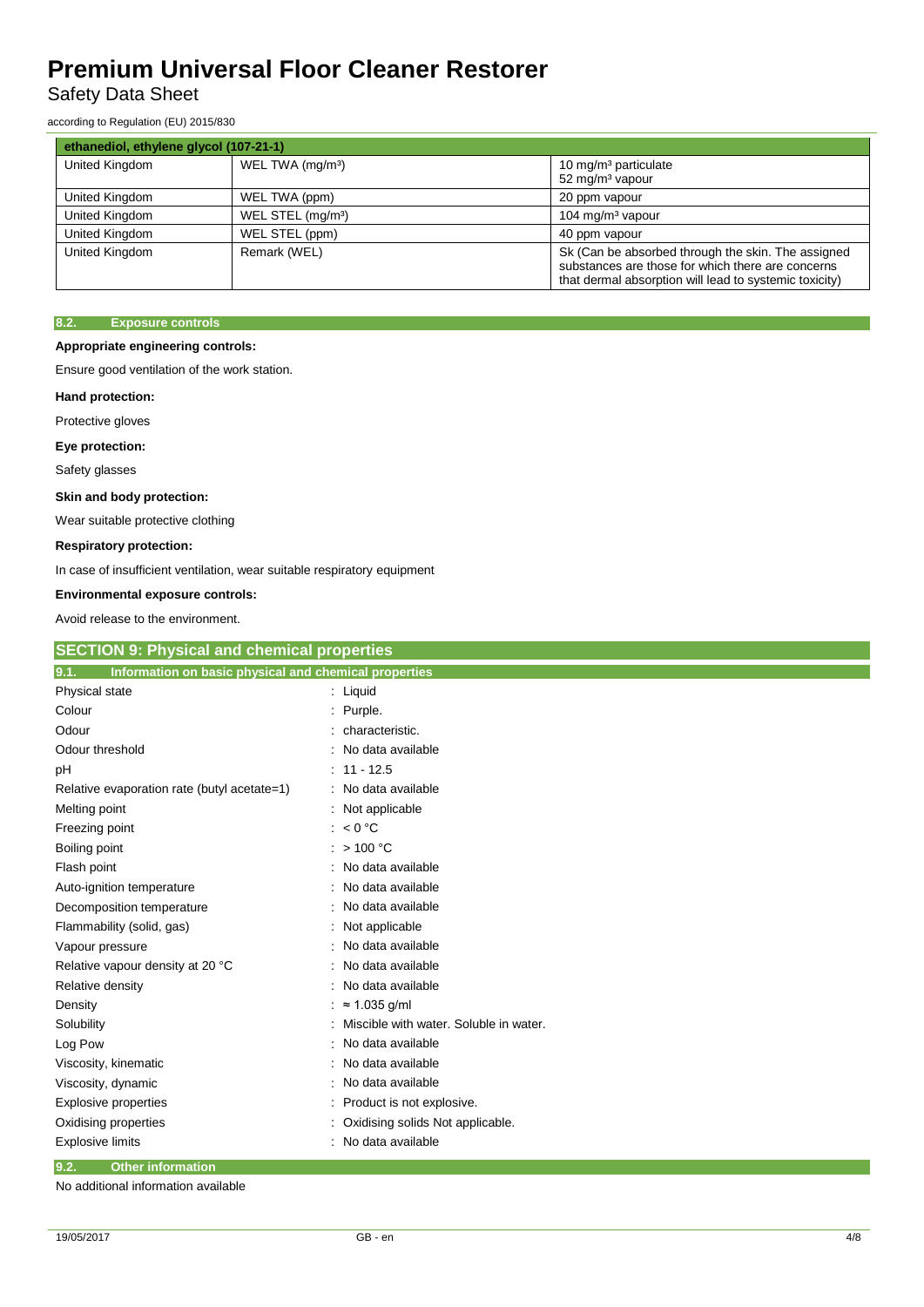Safety Data Sheet

according to Regulation (EU) 2015/830

| <b>SECTION 10: Stability and reactivity</b>                                        |                              |  |  |
|------------------------------------------------------------------------------------|------------------------------|--|--|
| <b>Reactivity</b><br>10.1.                                                         |                              |  |  |
| The product is non-reactive under normal conditions of use, storage and transport. |                              |  |  |
| <b>Chemical stability</b><br>10.2.                                                 |                              |  |  |
| Stable under normal conditions.                                                    |                              |  |  |
| <b>Possibility of hazardous reactions</b><br>10.3.                                 |                              |  |  |
| No dangerous reactions known under normal conditions of use.                       |                              |  |  |
| 10.4.<br><b>Conditions to avoid</b>                                                |                              |  |  |
| None under recommended storage and handling conditions (see section 7).            |                              |  |  |
| 10.5.<br><b>Incompatible materials</b>                                             |                              |  |  |
| Oxidizing agent. Reducing agents.                                                  |                              |  |  |
| <b>Hazardous decomposition products</b><br>10.6.                                   |                              |  |  |
| On burning: release of carbon monoxide - carbon dioxide.                           |                              |  |  |
|                                                                                    |                              |  |  |
| <b>SECTION 11: Toxicological information</b>                                       |                              |  |  |
| Information on toxicological effects<br>11.1.                                      |                              |  |  |
| Acute toxicity                                                                     | : Not classified             |  |  |
| Sodium xylenesulphonate (1300-72-7)                                                |                              |  |  |
| LD50 oral                                                                          | > 7000 mg/kg bodyweight      |  |  |
| LD50 dermal                                                                        | > 2000 mg/kg bodyweight      |  |  |
| 3-butoxypropan-2-ol, propylene glycol monobutyl ether (5131-66-8)                  |                              |  |  |
| LD50 oral rat                                                                      | 3300 mg/kg                   |  |  |
| LD50 dermal rat                                                                    | > 2000                       |  |  |
| LC50 inhalation rat (Vapours - mg/l/4h)                                            | $> 3.5$ mg/l/4h              |  |  |
| propan-2-ol, isopropyl alcohol, isopropanol (67-63-0)                              |                              |  |  |
| LD50 oral rat                                                                      | 5840 mg/kg                   |  |  |
| LD50 oral                                                                          | 4396 mg/kg bodyweight        |  |  |
| LD50 dermal rat                                                                    | 13900 mg/kg                  |  |  |
| LD50 dermal rabbit                                                                 | 12870 mg/kg                  |  |  |
| LD50 dermal                                                                        | 12800 mg/kg bodyweight       |  |  |
| LC50 inhalation rat (Dust/Mist - mg/l/4h)                                          | 46600 mg/l/4h                |  |  |
| LC50 inhalation rat (Vapours - mg/l/4h)                                            | 72.6 mg/l/4h                 |  |  |
| ethanediol, ethylene glycol (107-21-1)                                             |                              |  |  |
| LD50 oral                                                                          | 7712 mg/kg bodyweight        |  |  |
| LD50 dermal                                                                        | 10600 mg/kg bodyweight       |  |  |
| LC50 inhalation rat (Dust/Mist - mg/l/4h)                                          | > 2500 mg/l/4h               |  |  |
| 1,2-benzisothiazol-3(2H)-one, 1,2-benzisothiazolin-3-one (2634-33-5)               |                              |  |  |
| LD50 oral                                                                          | 1020 mg/kg bodyweight        |  |  |
| LD50 dermal                                                                        | 4115 mg/kg bodyweight        |  |  |
| LC50 inhalation rat (Dust/Mist - mg/l/4h)                                          | 100 mg/l/4h                  |  |  |
| Skin corrosion/irritation                                                          | : Causes skin irritation.    |  |  |
|                                                                                    | pH: 11 - 12.5                |  |  |
| Serious eye damage/irritation                                                      | : Causes serious eye damage. |  |  |
|                                                                                    | pH: 11 - 12.5                |  |  |
| Respiratory or skin sensitisation                                                  | Not classified               |  |  |
| Germ cell mutagenicity                                                             | Not classified               |  |  |
| Carcinogenicity                                                                    | Not classified               |  |  |
| Reproductive toxicity                                                              | Not classified               |  |  |
| Specific target organ toxicity (single exposure)                                   | Not classified               |  |  |
| Specific target organ toxicity (repeated<br>exposure)                              | : Not classified             |  |  |
| Aspiration hazard                                                                  | : Not classified             |  |  |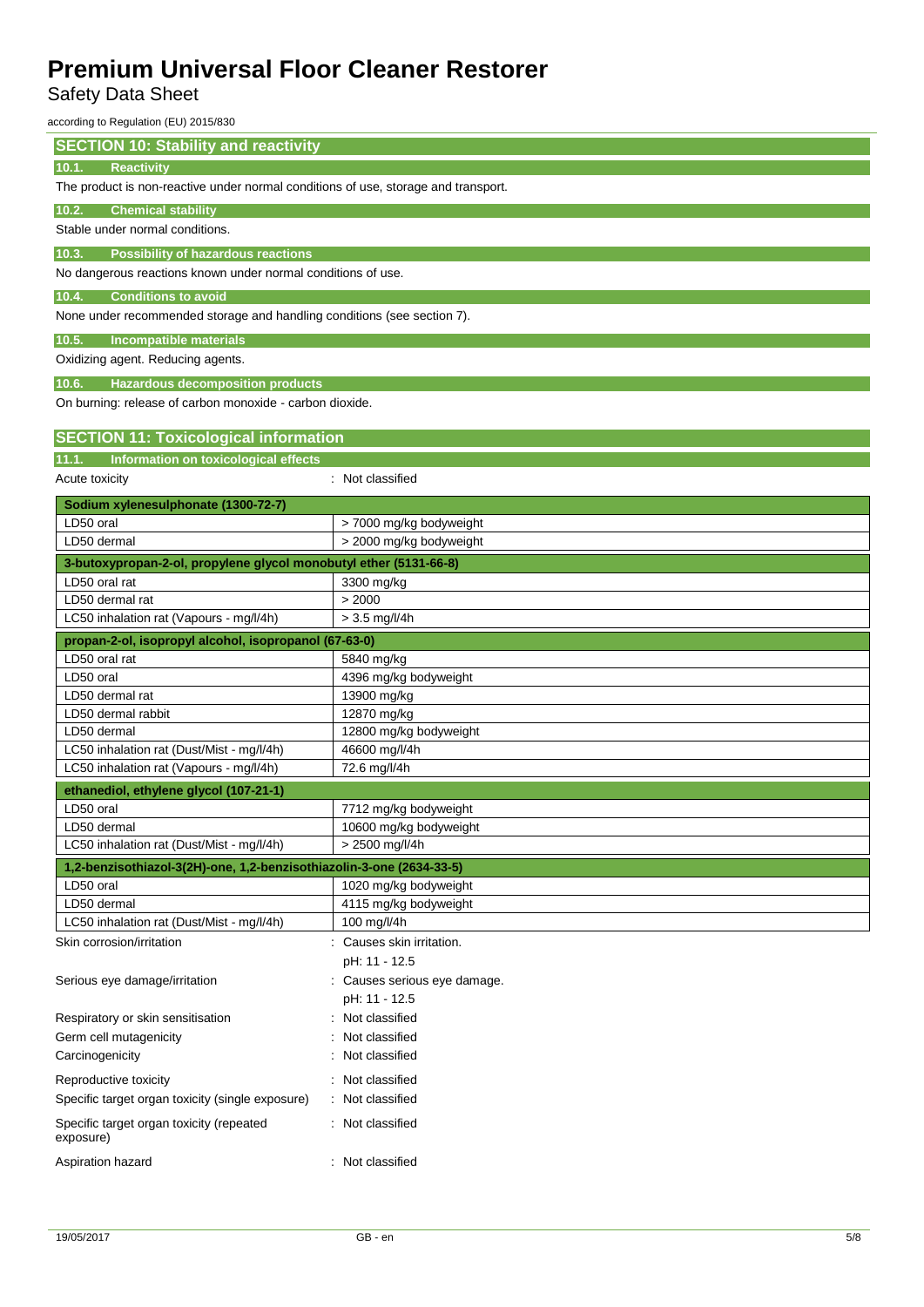Safety Data Sheet

according to Regulation (EU) 2015/830

| <b>SECTION 12: Ecological information</b>                            |                                                                                                                                                                                                                                                                                                                                                                                                   |
|----------------------------------------------------------------------|---------------------------------------------------------------------------------------------------------------------------------------------------------------------------------------------------------------------------------------------------------------------------------------------------------------------------------------------------------------------------------------------------|
| <b>Toxicity</b><br>12.1.                                             |                                                                                                                                                                                                                                                                                                                                                                                                   |
| Ecology - general                                                    | : The product is not considered harmful to aquatic organisms nor to cause long-term adverse<br>effects in the environment.                                                                                                                                                                                                                                                                        |
| Sodium xylenesulphonate (1300-72-7)                                  |                                                                                                                                                                                                                                                                                                                                                                                                   |
| EC50 other aquatic organisms 1                                       | > 1020 mg/l                                                                                                                                                                                                                                                                                                                                                                                       |
| EC50 other aquatic organisms 2                                       | IC50 algea (72 h) mg/l                                                                                                                                                                                                                                                                                                                                                                            |
| 3-butoxypropan-2-ol, propylene glycol monobutyl ether (5131-66-8)    |                                                                                                                                                                                                                                                                                                                                                                                                   |
| LC50 fish 1                                                          | $> 560$ mg/l                                                                                                                                                                                                                                                                                                                                                                                      |
| EC50 Daphnia 1                                                       | > 1000 mg/l                                                                                                                                                                                                                                                                                                                                                                                       |
| propan-2-ol, isopropyl alcohol, isopropanol (67-63-0)                |                                                                                                                                                                                                                                                                                                                                                                                                   |
| LC50 fish 1                                                          | 9640 mg/l                                                                                                                                                                                                                                                                                                                                                                                         |
| LC50 fish 2                                                          | 11130 mg/l                                                                                                                                                                                                                                                                                                                                                                                        |
| EC50 other aquatic organisms 1                                       | 13299 mg/l EC50 waterflea (48 h)                                                                                                                                                                                                                                                                                                                                                                  |
| EC50 other aquatic organisms 2                                       | > 1000 mg/l IC50 algea (72 h) mg/l                                                                                                                                                                                                                                                                                                                                                                |
| ethanediol, ethylene glycol (107-21-1)                               |                                                                                                                                                                                                                                                                                                                                                                                                   |
| LC50 fish 1                                                          | 72860 mg/l                                                                                                                                                                                                                                                                                                                                                                                        |
| EC50 other aquatic organisms 1                                       | > 100 mg/l EC50 waterflea (48 h)                                                                                                                                                                                                                                                                                                                                                                  |
| EC50 other aquatic organisms 2                                       | 6500 mg/l IC50 algea (72 h) mg/l                                                                                                                                                                                                                                                                                                                                                                  |
| 1,2-benzisothiazol-3(2H)-one, 1,2-benzisothiazolin-3-one (2634-33-5) |                                                                                                                                                                                                                                                                                                                                                                                                   |
| LC50 fish 1                                                          | $2.18$ mg/l                                                                                                                                                                                                                                                                                                                                                                                       |
| EC50 other aquatic organisms 1                                       | 2.94 mg/l EC50 waterflea (48 h)                                                                                                                                                                                                                                                                                                                                                                   |
| EC50 other aquatic organisms 2                                       | 0.11 mg/l IC50 algea (72 h) mg/l                                                                                                                                                                                                                                                                                                                                                                  |
| 12.2.                                                                |                                                                                                                                                                                                                                                                                                                                                                                                   |
| <b>Persistence and degradability</b>                                 |                                                                                                                                                                                                                                                                                                                                                                                                   |
| <b>XOLA CLEAN UNIVERSAL CLEANER</b>                                  |                                                                                                                                                                                                                                                                                                                                                                                                   |
| Persistence and degradability                                        | The surfactant(s) contained in this preparation complies (comply) with the biodegradability<br>criteria as laid down in Regulation (EC) No. 648/2004 on detergents. Data to support this<br>assertion are held at the disposal of the competent authorities of the Member States and will<br>be made available to them, at their direct request or at the request of a detergent<br>manufacturer. |
| <b>Bioaccumulative potential</b><br>12.3.                            |                                                                                                                                                                                                                                                                                                                                                                                                   |
| propan-2-ol, isopropyl alcohol, isopropanol (67-63-0)                |                                                                                                                                                                                                                                                                                                                                                                                                   |
| Log Pow                                                              | 0.05                                                                                                                                                                                                                                                                                                                                                                                              |
| <b>Mobility in soil</b>                                              |                                                                                                                                                                                                                                                                                                                                                                                                   |
| 12.4.                                                                |                                                                                                                                                                                                                                                                                                                                                                                                   |
| No additional information available                                  |                                                                                                                                                                                                                                                                                                                                                                                                   |
| 12.5. Results of PBT and vPvB assessment                             |                                                                                                                                                                                                                                                                                                                                                                                                   |
| <b>XOLA CLEAN UNIVERSAL CLEANER</b>                                  |                                                                                                                                                                                                                                                                                                                                                                                                   |
| Results of PBT assessment                                            | The product does not meet the PBT and vPvB classification criteria                                                                                                                                                                                                                                                                                                                                |
| <b>Other adverse effects</b><br>12.6.                                |                                                                                                                                                                                                                                                                                                                                                                                                   |
| No additional information available                                  |                                                                                                                                                                                                                                                                                                                                                                                                   |
|                                                                      |                                                                                                                                                                                                                                                                                                                                                                                                   |
| <b>SECTION 13: Disposal considerations</b>                           |                                                                                                                                                                                                                                                                                                                                                                                                   |
| <b>Waste treatment methods</b><br>13.1.                              |                                                                                                                                                                                                                                                                                                                                                                                                   |
| Regional legislation (waste)                                         | : Disposal must be done according to official regulations.                                                                                                                                                                                                                                                                                                                                        |
| <b>SECTION 14: Transport information</b>                             |                                                                                                                                                                                                                                                                                                                                                                                                   |
| In accordance with ADR / RID / IMDG / IATA / ADN                     |                                                                                                                                                                                                                                                                                                                                                                                                   |
| 14.1.<br><b>UN number</b>                                            |                                                                                                                                                                                                                                                                                                                                                                                                   |
| UN-No. (ADR)                                                         | : Not applicable                                                                                                                                                                                                                                                                                                                                                                                  |
| UN-No. (IMDG)                                                        | Not applicable                                                                                                                                                                                                                                                                                                                                                                                    |
| UN-No. (IATA)                                                        | Not applicable                                                                                                                                                                                                                                                                                                                                                                                    |
| UN-No. (ADN)                                                         | Not applicable                                                                                                                                                                                                                                                                                                                                                                                    |
| UN-No. (RID)                                                         | : Not applicable                                                                                                                                                                                                                                                                                                                                                                                  |
| UN proper shipping name<br>14.2.                                     |                                                                                                                                                                                                                                                                                                                                                                                                   |
| Proper Shipping Name (ADR)                                           | : Not applicable                                                                                                                                                                                                                                                                                                                                                                                  |
|                                                                      |                                                                                                                                                                                                                                                                                                                                                                                                   |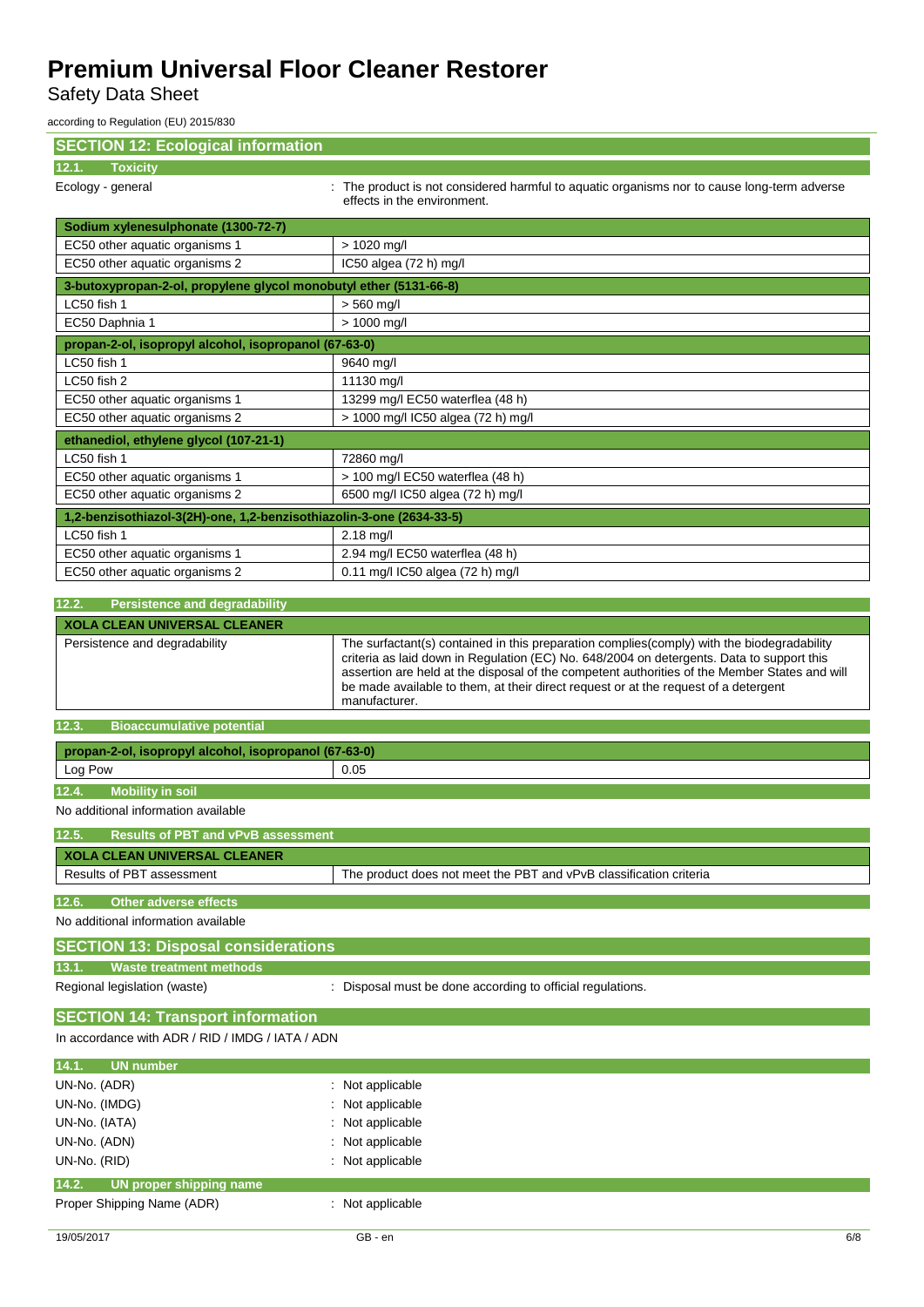## Safety Data Sheet

| according to Regulation (EU) 2015/830                                       |                                                                                                |
|-----------------------------------------------------------------------------|------------------------------------------------------------------------------------------------|
| Proper Shipping Name (IMDG)                                                 | Not applicable                                                                                 |
| Proper Shipping Name (IATA)                                                 | Not applicable                                                                                 |
| Proper Shipping Name (ADN)                                                  | Not applicable                                                                                 |
| Proper Shipping Name (RID)                                                  | Not applicable                                                                                 |
| 14.3.<br><b>Transport hazard class(es)</b>                                  |                                                                                                |
| <b>ADR</b>                                                                  |                                                                                                |
| Transport hazard class(es) (ADR)                                            | : Not applicable                                                                               |
| <b>IMDG</b>                                                                 |                                                                                                |
| Transport hazard class(es) (IMDG)                                           | : Not applicable                                                                               |
|                                                                             |                                                                                                |
| <b>IATA</b>                                                                 |                                                                                                |
| Transport hazard class(es) (IATA)                                           | : Not applicable                                                                               |
|                                                                             |                                                                                                |
| <b>ADN</b>                                                                  |                                                                                                |
| Transport hazard class(es) (ADN)                                            | : Not applicable                                                                               |
|                                                                             |                                                                                                |
| <b>RID</b>                                                                  |                                                                                                |
| Transport hazard class(es) (RID)                                            | : Not applicable                                                                               |
| 14.4.<br><b>Packing group</b>                                               |                                                                                                |
| Packing group (ADR)                                                         | : Not applicable                                                                               |
| Packing group (IMDG)                                                        | Not applicable                                                                                 |
| Packing group (IATA)                                                        | Not applicable                                                                                 |
| Packing group (ADN)                                                         | Not applicable                                                                                 |
| Packing group (RID)                                                         | Not applicable                                                                                 |
| <b>Environmental hazards</b><br>14.5.                                       |                                                                                                |
| Dangerous for the environment                                               | : No                                                                                           |
| Marine pollutant                                                            | No                                                                                             |
| Other information                                                           | No supplementary information available                                                         |
|                                                                             |                                                                                                |
| 14.6.<br><b>Special precautions for user</b>                                |                                                                                                |
| - Overland transport                                                        |                                                                                                |
| Not applicable                                                              |                                                                                                |
| - Transport by sea                                                          |                                                                                                |
| Not applicable                                                              |                                                                                                |
|                                                                             |                                                                                                |
| - Air transport                                                             |                                                                                                |
| Not applicable                                                              |                                                                                                |
| - Inland waterway transport                                                 |                                                                                                |
| Not applicable                                                              |                                                                                                |
| - Rail transport                                                            |                                                                                                |
| Not applicable                                                              |                                                                                                |
|                                                                             |                                                                                                |
| Transport in bulk according to Annex II of MARPOL and the IBC Code<br>14.7. |                                                                                                |
| Not applicable                                                              |                                                                                                |
| <b>SECTION 15: Regulatory information</b>                                   |                                                                                                |
| 15.1.                                                                       | Safety, health and environmental regulations/legislation specific for the substance or mixture |

#### **15.1.1. EU-Regulations**

Contains no REACH substances with Annex XVII restrictions Contains no substance on the REACH candidate list Contains no REACH Annex XIV substances

#### **15.1.2. National regulations**

No additional information available